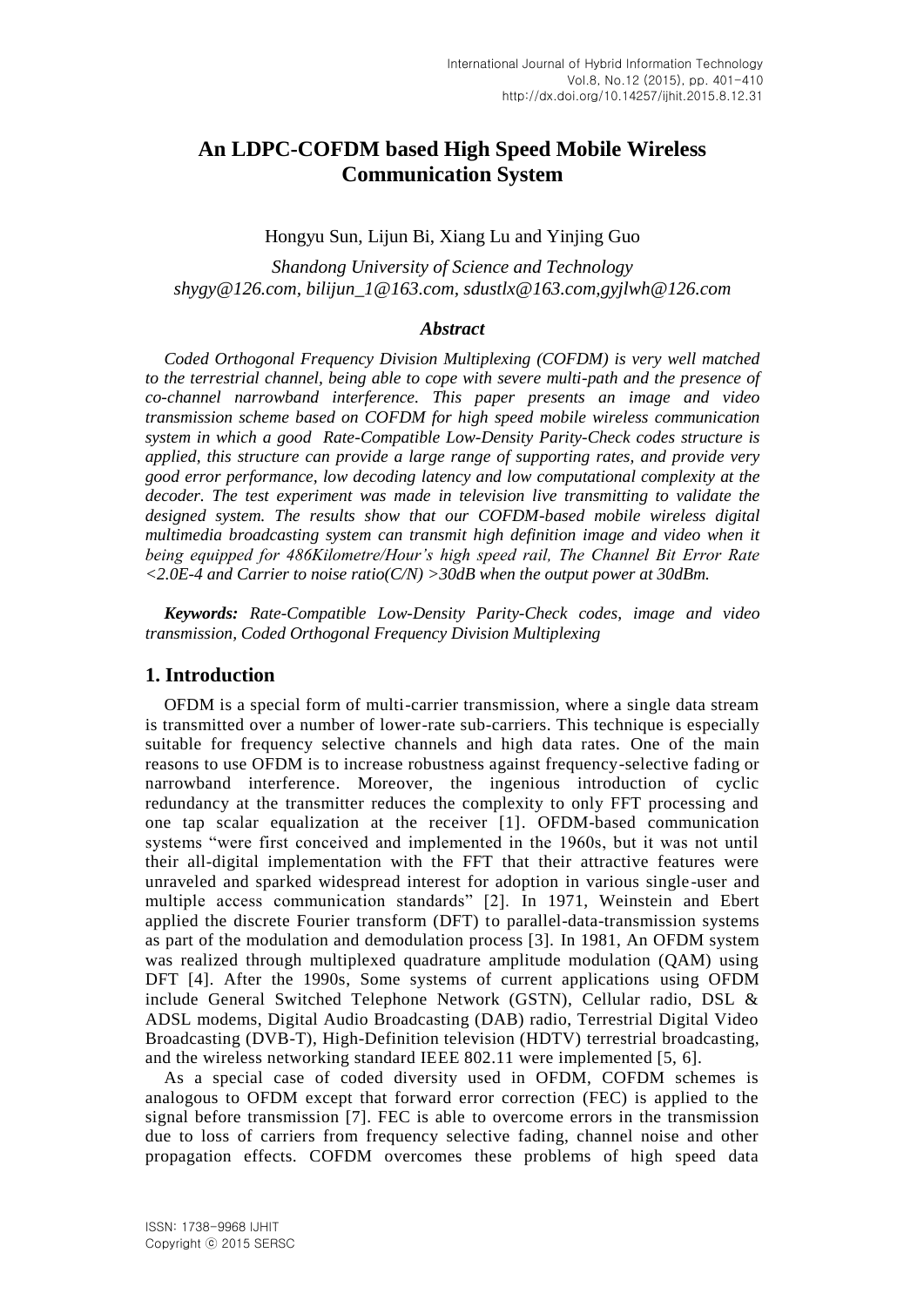transmission in wireless environment while keeping intact the bandwidth utilization efficiency of normal OFDM [8, 9].

In this paper, a COFDM-based mobile wireless communication system for image and video transmission has been successfully realized using Rate-Compatible Low-Density Parity-Check codes (RC-LDPC).The organization of the paper is as follows: Section 2 introduces the principles of COFDM and its system model. In Section 3, we give a brief introduction to the implementation of a practical COFDM System for image and video transmission. Section 4 describes the test experiment in a high speed rail environment using designed COFDM system. Conclusions are given in Section 5.

# **2. Principles of COFDM and System Model**

The basic principle of COFDM is to split a high-rate serial data stream into a set of lower-rate sub-streams to be transmitted simultaneously over a number of subcarriers (SCs), each of a different frequency and these SCs are orthogonal to each other. The three main modules of the COFDM system are FEC coding/interleaving, IDFT/DFT and Cyclic prefix /Guard interval.

Figure 1 shows the block diagram of a simplex point-to-point transmission system using COFDM.



**Figure 1. COFDM Block Diagram**

### **2.1. FEC Coding and Interleaving**

COFDM is invariably used together with FEC (channel coding), and almost always uses frequency and time interleaving. The frequency-selective radio channel may severely attenuate the data symbols transmitted on one or several SCs, leading to bit errors. Spreading the coded bits over the bandwidth of the transmitted system, an efficient coding scheme can correct for the erroneous bits and thereby exploit the wideband channel's frequency diversity [1].

The reason why interleaving is used on COFDM is to attempt to spread the errors out in the bit-stream that is presented to the error correction decoder, because when such decoders are presented with a high concentration of errors the decoder is unable to correct all the bit errors, and a burst of uncorrected errors occurs.

LDPC codes have been shown to significantly outperform 3GPP turbo codes in the throughput requirement of the future LTE system [10]. In this paper we employ a good RC- LDPC codes structure, which similar to those proposed in Ref. [11] are suitable for high-speed together with efficient hardware implementation because their parity-check matrices have simple cyclic or quasi-cyclic structure, and the encoders can be implemented based on shift registers and modulo two adders. The encoding procedure is as follows: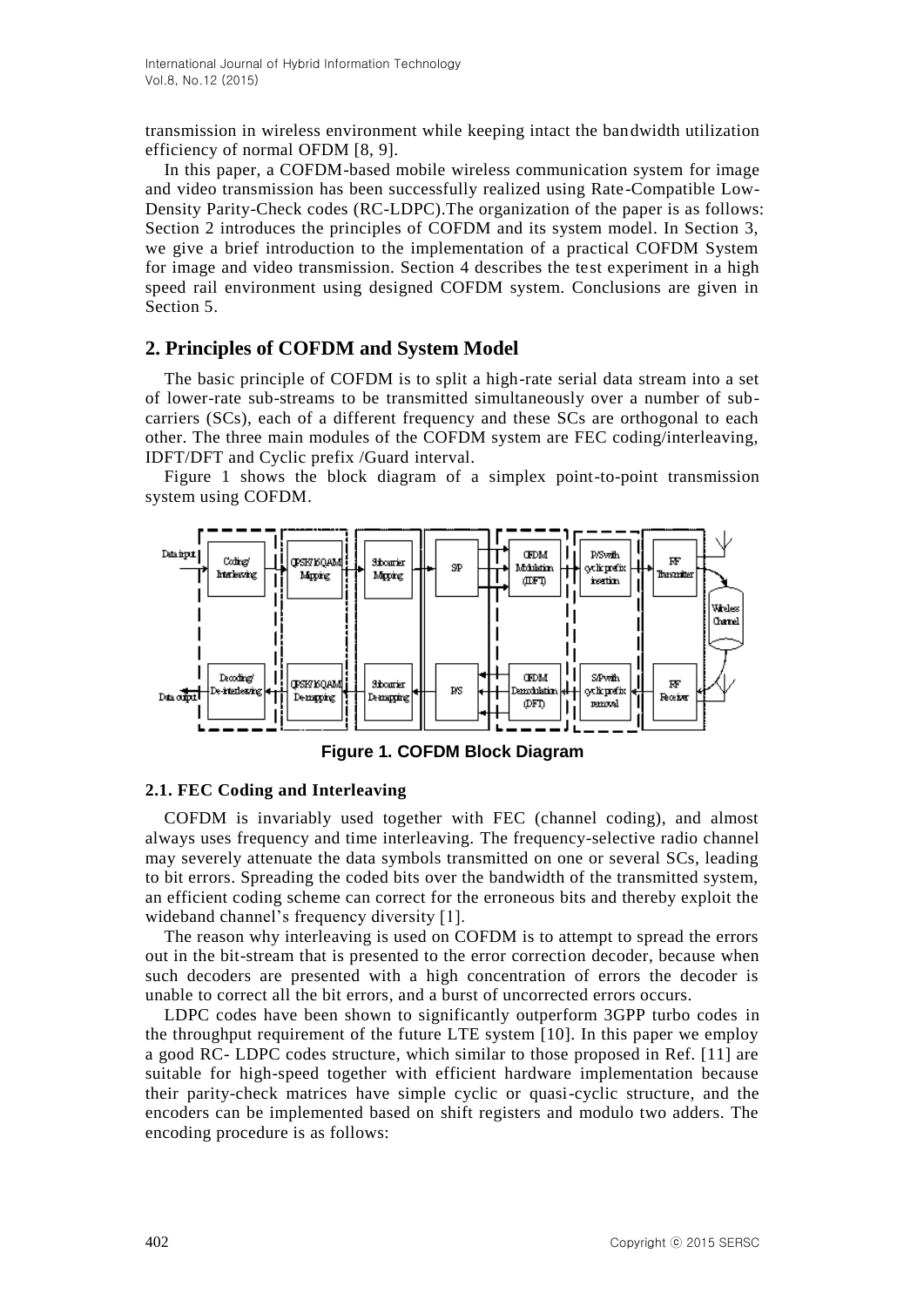.

Step 1, Pre-processing, The LDPC codes can be defined by a sparse binary parity check matrix  $H_{m \times n}$  and all the rows are linearly independent, where m and *n* are the number of parity symbols and codeword symbols respectively.

Let the parity-check matrix H be represented as *A B T*  $H = \begin{bmatrix} C & D & E \end{bmatrix}$  $(A \quad B \quad T)$  $= \begin{vmatrix} 1 & 1 \\ 0 & 1 \end{vmatrix}$ .  $\begin{pmatrix} C & D & E \end{pmatrix}$ 

Then, H can be visualized through Figure 2, where the dimension of *A* is  $(m - g) \times (n - m)$ , *B* is  $(m - g) \times g$ , *T* is  $(m - g) \times (m - g)$ , *C* is  $g \times (n - m)$ , *D* is  $g \times g$  and *E* is  $g \times (m - g)$ . Furthermore, the matrix *T* is a lower triangular with ones on the diagonal. In the triangularization, we shall choose *g* arbitrarily small.



**Figure 2. The Parity Check Matrix with Approximated Lower-triangular Structure**

Suppose that the input information bit is  $k$  and the parity-check bits through encoding process is  $p_1$ ,  $p_2$ , then these two parts can form a single codeword  $w = (k, p_1, p_2)$ , which satisfies  $Hw^T = 0$ .

Multiply *H* with the matrix *Z* from the left-hand side, thus we can get the matrix  $\hat{H}$ .

$$
Z = \begin{pmatrix} I & 0 \\ -ET^{-1} & I \end{pmatrix}
$$
\n
$$
\hat{H} = \begin{pmatrix} I & 0 \\ 0 & 1 \end{pmatrix} \begin{pmatrix} A & B & T \\ 0 & 0 \end{pmatrix} = \begin{pmatrix} A & B & T \\ 0 & 0 \end{pmatrix} \begin{pmatrix} A & B & T \\ 0 & 0 \end{pmatrix} \qquad (A \quad B \quad (2)
$$

$$
Z = \begin{pmatrix} 1 & 0 \\ -ET^{-1} & I \end{pmatrix}
$$
  
\n
$$
\hat{H} = \begin{pmatrix} I & 0 \\ -ET^{-1} & I \end{pmatrix} \cdot \begin{pmatrix} A & B & T \\ C & D & E \end{pmatrix} = \begin{pmatrix} A & B & T \\ -ET^{-1}A + C & -ET^{-1}B + D & 0 \end{pmatrix}
$$
 (2)

Check whether  $-ET^{-1}B + D$  is singular or not. If it is singular, rearrange the matrix with the previous columns until it is nonsingular.

Step 2, Encoding, from the equation 
$$
Hw^T = 0
$$
, we obtain following equation:\n
$$
\begin{cases}\nA k^T + B p_1^T + T p_2^T = 0 \\
(-E T^{-1} A + C) k^T + (-E T^{-1} B + D) P_1^T = 0\n\end{cases}
$$
\n(3)

Solve the equation (3), we can get  $p_1$  and  $p_2$ :

$$
p_1^T = -(-ET^{-1}B + D)^{-1}(-ET^{-1}A + C)k^T
$$
  
\n
$$
p_2^T = -T^{-1}(Ak^T + Bp_1^T)
$$
\n(4)

Thus, we can calculate the parity-check bits and obtain the codeword *w* .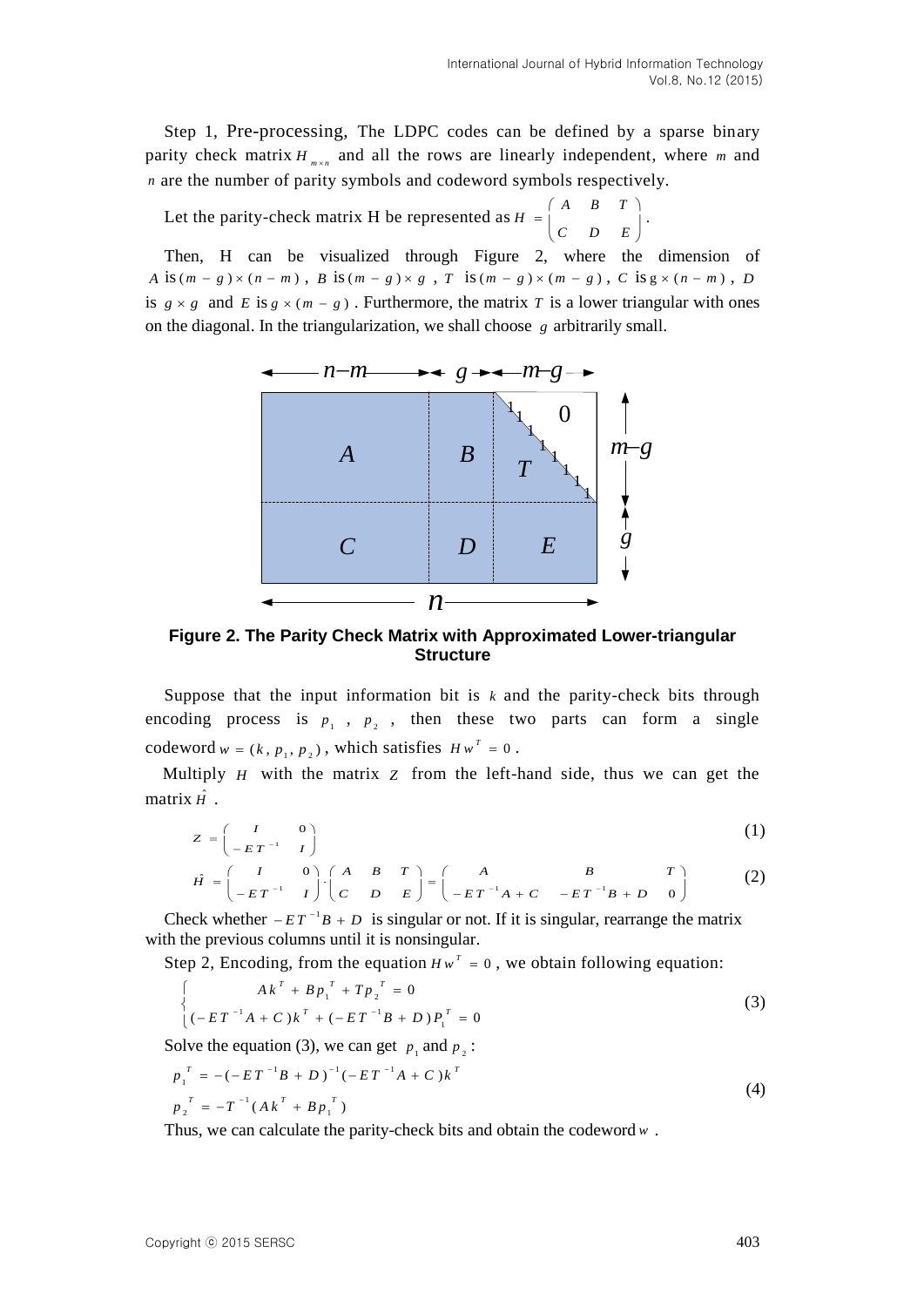### **2.2. The IDFT and the DFT**

The IDFT and the DFT are used for, respectively, modulating and demodulating the data constellations on the orthogonal SCs. The Fast Fourier Transform (FFT) and the Inverse Fast Fourier Transform (IFFT) are the more efficient implementations of the DFT, which are utilized for the base-band COFDM modulation and demodulation process as showed in Figure 1.

The direct evaluation of an N-point DFT is done using the following formula:

$$
X(k) = \sum_{n=0}^{N-1} x(n) \cdot e^{-\left(\frac{j2\pi nk}{N}\right)} \qquad 0 \le n \le N-1
$$
 (5)

And its associated inverse is denoted by:

$$
x(n) = \frac{1}{N} \sum_{n=0}^{N-1} X(k) \cdot e^{-j \frac{2\pi}{N} k n} \qquad 0 \le n \le N-1
$$
 (6)

Where N is the number of DFT points,  $k = 0, 1, 2, \ldots, N-1$ . DFT requires  $N^2$ complex multiplications and  $N^*(N-1)$  complex additions whereas use of FFT algorithm reduces the number of computations to the order of  $(N \cdot \log_2 N)/2$  complex

multiplications and  $N \cdot \log_2 N$  additions. Moreover FFT algorithm works efficiently when N is a power of 2, therefore the number of sub-carriers is usually kept as power of 2. IFFT/FFT operation ensures that sub-carriers do not interfere with each other. IFFT is used at the transmitter to obtain the time domain samples of the multi-carrier signal. FFT is used to retrieve the data sent on individual sub-carriers. Therefore COFDM has a very simple implementation capability.

#### **2.3. Cyclic Prefix and Guard Interval**

To avoid inter symbol interference (ISI) caused by multi-path fading, a guard interval of length is inserted between every COFDM symbol. During this interval, a cyclic prefix is transmitted to avoid Inter-carrier Interference (ICI) [12, 13]. The Cyclic Prefix is a periodic extension of the last part of a COFDM symbol that is added to the front of the symbol in the transmitter, and is removed at the receiver before demodulation.

For simplicity, let's assume that we have an OFDM transmission of two OFDM symbols with two loaded sub-carriers. In a multi-path fading channel, the received signal can be illustrated as Figure 3.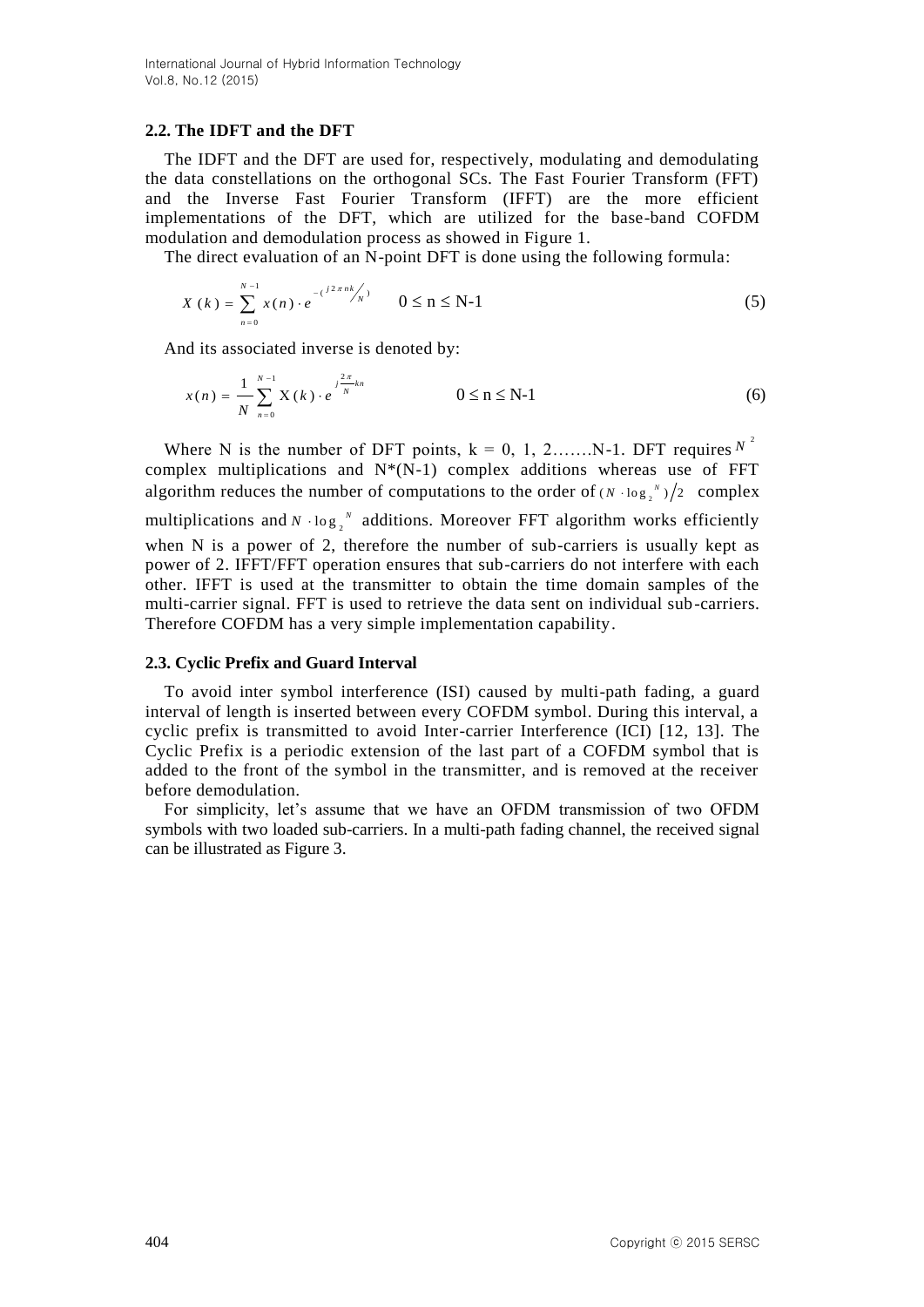International Journal of Hybrid Information Technology Vol.8, No.12 (2015)



**Figure 3.The Received Signal a Multi-path Fading Channel**

Because we have a delayed copy of the original signal coming through our receive antenna, we can see that a portion of the first OFDM symbol creates interference with the second one, thus changing its amplitude and phase. On the low frequency sub-carrier, this effect is less dramatic but on the second sub-carrier there is no way to recuperate the information. The cyclic prefix can solve our problem. A cyclic prefix is a copy of a portion of the end of an OFDM symbol which is put in front of each transmitted OFDM symbol, as is shown in Figure 4.



**Figure 4. OFDM Symbol with CP**

The disadvantage of the Cyclic Prefix is that there is a reduction in the Signal to Noise Ratio due to a lower efficiency by duplicating the symbol. However, it greatly reduces the ISI problem, as shown on the Figure 5.

We can easily see that the cyclic prefix of length TG on the second OFDM symbol absorbs the delayed portion of the first OFDM symbol. By eliminating the cyclic prefix portion of each OFDM symbol before decoding, all the samples processed by the FFT algorithm will belong to only one OFDM symbol, thus solving our ISI problem at the cost of a reduced data rate.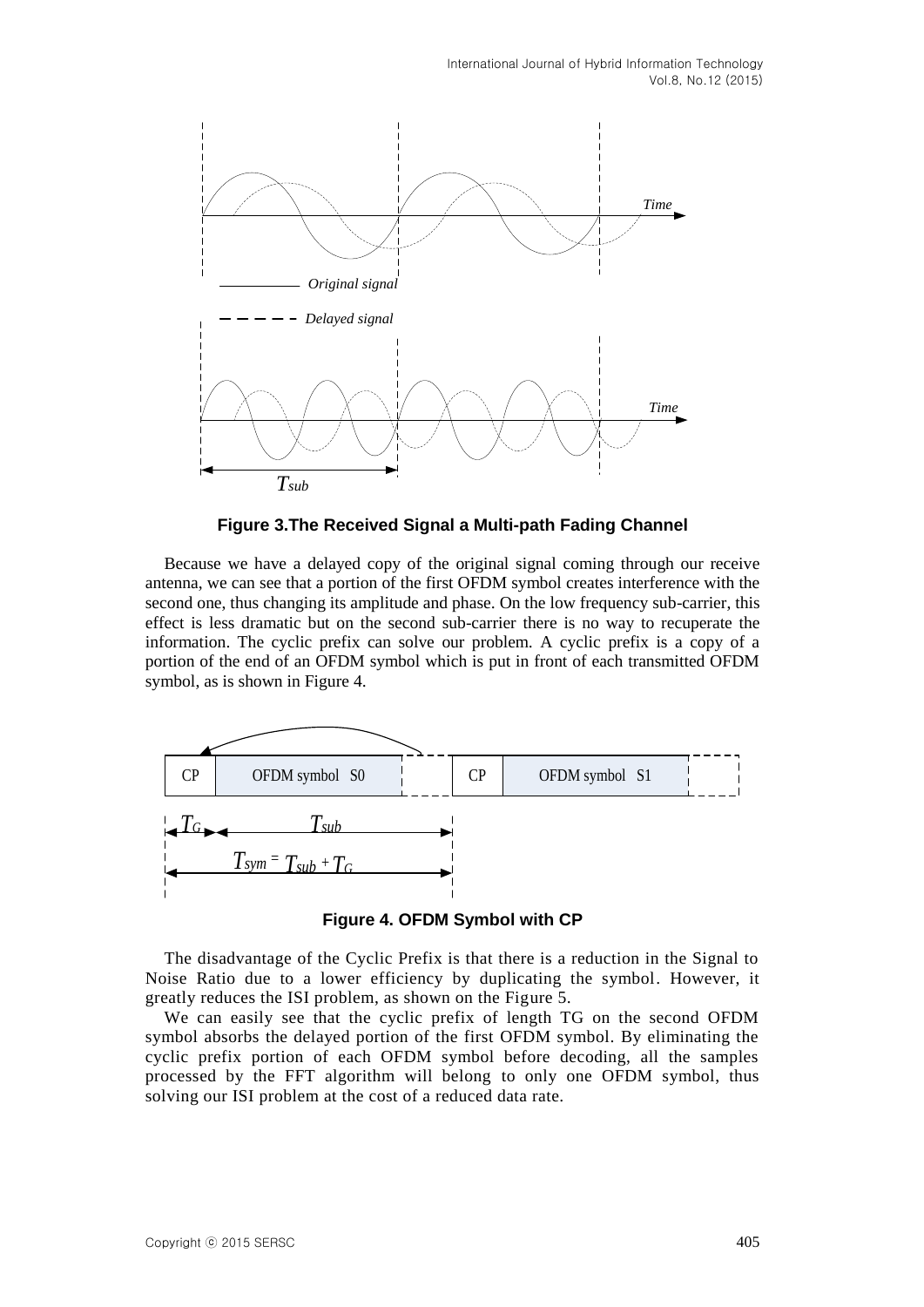International Journal of Hybrid Information Technology Vol.8, No.12 (2015)



**Figure 5. The Effect of the Length of Cyclic Prefix**

### **3. Implementation**

The implementation process of COFDM is as follows:

1) The input data bits are convolutionally encoded with a code rate  $R = 1/2$ ,  $2/3$ , 3/4 or 7/8, corresponding to the desired data rate.

2) The encoded data stream is bit-interleaved and then modulated using QPSK/16- QAM as per gray coded constellation mapping.

3) The complex symbols are modulated by OFDM modulator.

Mathematically, the OFDM signal is expressed as a sum of the prototype pulses shifted in the time and frequency directions and multiplied by the data symbols.

If we sample the transmitted continuous-time notation signal  $s(t)$  at rate  $1/T_s$  during

time interval  $n\tau_0 \le t < (n+1)\tau_0$  and normalize it by  $\sqrt{\tau_0}$ , then we can get:

$$
s_n(k) \Box s(n\tau_0 + kT_s) = \sum_{m=0}^{N-1} x_{m,n} e^{j2\pi mFkT_s}
$$
  
= 
$$
\sum_{m=0}^{N-1} x_{m,n} e^{j2\pi \frac{mk}{N}}
$$
  

$$
n \in \Box, k = 0, 1, ..., N - 1; m = 0, 1, ..., N - 1.
$$
 (7)

Where  $\tau_0$  is the OFDM symbol duration,  $x_{m,n}$  denotes the baseband modulated information symbol conveyed by the sub-carrier of index m during the symbol time of index n.

The sampled transmitted signal  $s_n(k)$  is the IDFT of the modulated baseband symbols  $x_{m,n}$  during the same time interval. Therefore the OFDM modulator at the transmitter side can be replaced by an IDFT block.

Similarly, in the receiver, we sample the received signal  $y(t)$  at the same rate 1/*T*<sub>s</sub> normalize it by  $\sqrt{\tau_{0}}$ , then we can obtain the output of the  $l_{th}$  branch during time interval  $n\tau_0 \leq t < (n+1)\tau_0$ .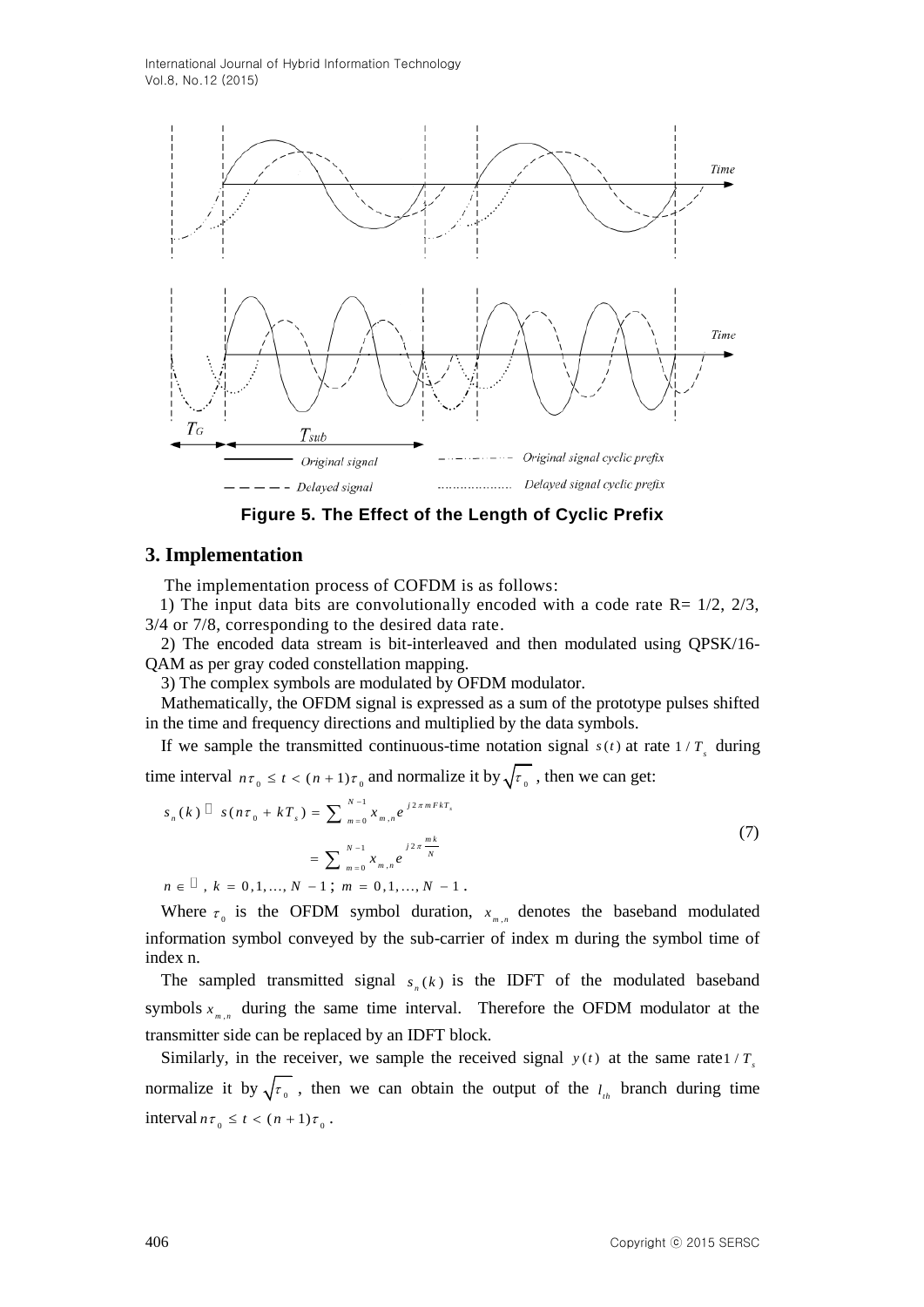$$
x_n(l) = \sum_{m=0}^{N-1} y(n\tau_0 + mT_s)e^{-j2\pi \frac{ml}{N}}
$$
  
= 
$$
\sum_{m=0}^{N-1} y_n(m)e^{-j2\pi \frac{ml}{N}}
$$
  

$$
n \in \mathbb{Z}, l = 0,1,...,N-1 ; m = 0,1,...,N-1.
$$

The demodulated symbol  $x_{n}(l)$  $\epsilon_n(t)$  is the DFT of the received signal  $y_n(m)$ .

Let 
$$
s_n = [s_n(0), s_n(1), ..., s_n(N-1)]^T
$$
,  
\n $x_n = [x_{0,n}, x_{1,n}, ..., x_{N-1,n}]^T$ ,  
\n $y_n = [y_n(0), y_n(1), ..., y_n(N-1)]^T$ ,

Then  $s_n = IDFT(x_n)$  $\overline{\phantom{a}}$ 

 $x_n = DFT(y_n)$ 

Consequently, the whole system of COFDM can be efficiently implemented by the FFT/IFFT module.

A Practical COFDM-based wireless communications system is designed based on TI processor TMS320DM642. The COFDM-based transmitter is shown in Figure 6.

In the implementation process of a practical system, we must pay more attention to some hardware related design considerations, which are often neglected in theoretical studies. For example, the transmission scheme must be able to cope with time-dispersive nature of the mobile channel. The signal should occupy as little bandwidth as possible and introduce a minimum amount of interference to systems on adjacent channels.



**Figure 6. The Transmitter**

# **4. Results**

Table 1 Summarises the main parameters of our COFDM system.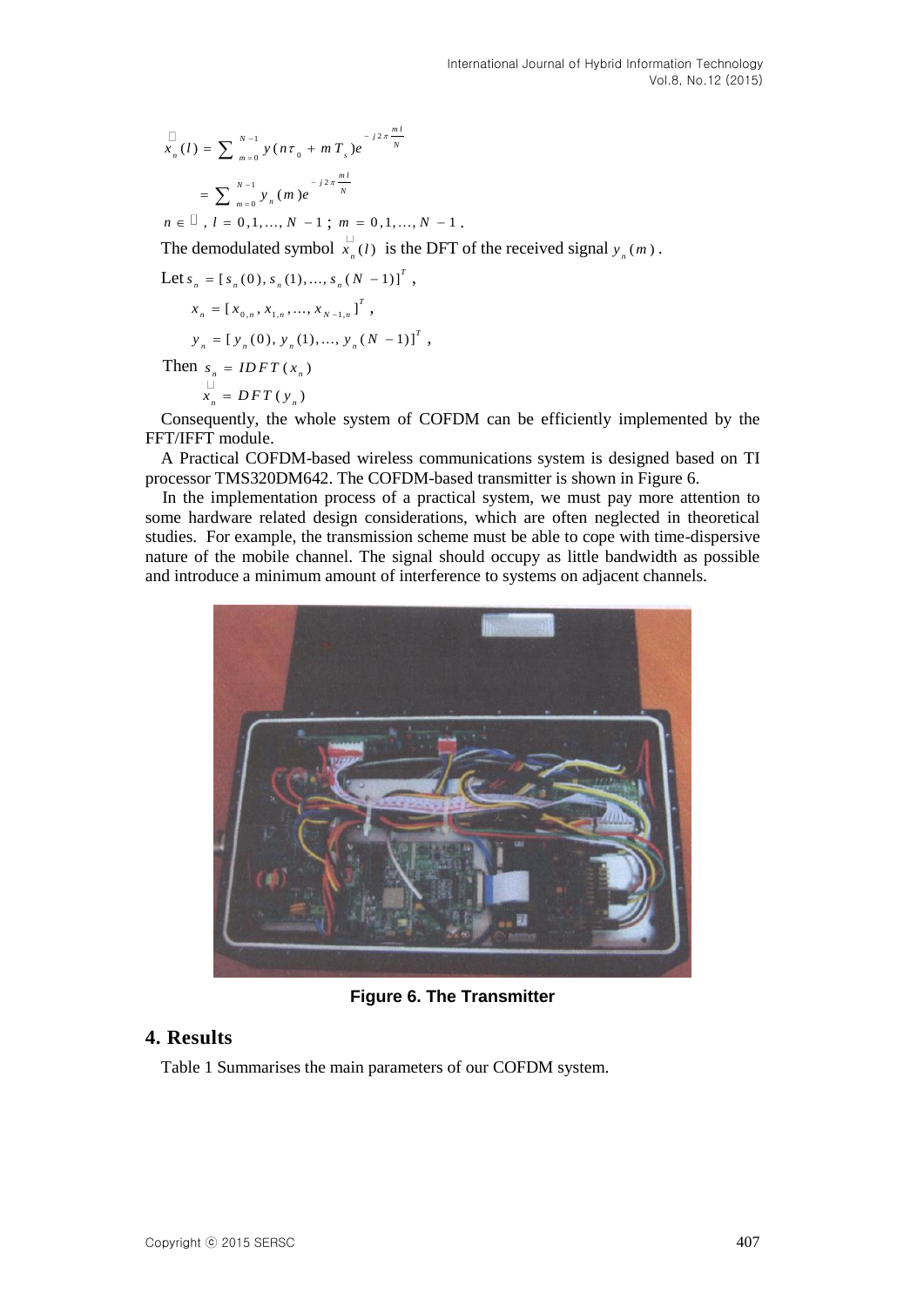| Parameters                           | Values                                    |
|--------------------------------------|-------------------------------------------|
| Output frequency range               | 336MHz~344MHz                             |
| Radio frequency bandwidth            | $6/7/8$ MHz                               |
| The output power                     | 18~33dBm-Adjustable,                      |
|                                      | 1dBm-step by step                         |
| Carrier to noise ratio( $C/N$ )      | 30dB @ 30dBm                              |
| Second harmonic                      | $>52$ dBc                                 |
| Encryption                           | <b>AES/ALLTECH Basic Scrambling</b>       |
| Modulation method                    | <b>COFDM</b>                              |
| Modulation constellation             | QPSK/16QAM/64QAM@ 6/7/8MHz                |
| <b>FEC</b>                           | 1/2,2/3,3/4,5/6,7/8                       |
| The carrier pattern                  | 2K                                        |
| Video coding                         | MPEG-2/MPEG-4                             |
| The input video signal               | $1Vp-p@75\Omega, PAL$                     |
| Video resolution                     | $720\times576$ (PAL)                      |
|                                      | 720×480(NTSC)                             |
| Power flatness                       | All frequencies ≤2dB, with in 8MHz ≤0.5dB |
| Audio and video interface            | <b>BNC/RCA</b>                            |
| Video rate                           | 15Mbps(MAX)                               |
| <b>CBER</b> (Channel Bit Error Rate) | $< 2.0E - 4$                              |

# **Table 1. The Main Parameters of our COFDM System**

The PSA Series Spectrum Analyzer (Agilent E4440A) was used to test the output spectrum. The output spectrum of the proposed system is depicted in Figure 7.



**Figure 7. The Out Spectrum of our COFDM System**

The designed system was used in China Central Television (CCTV) live coverage of the joint debugging from Xuzhou to Bengbu in Beijing-Shanghai high-speed railway. The results show that our COFDM-based mobile wireless communication system can transmit high definition image and video in 486Kilometre/Hour's high speed rail. The live images are shown in the Figure 8.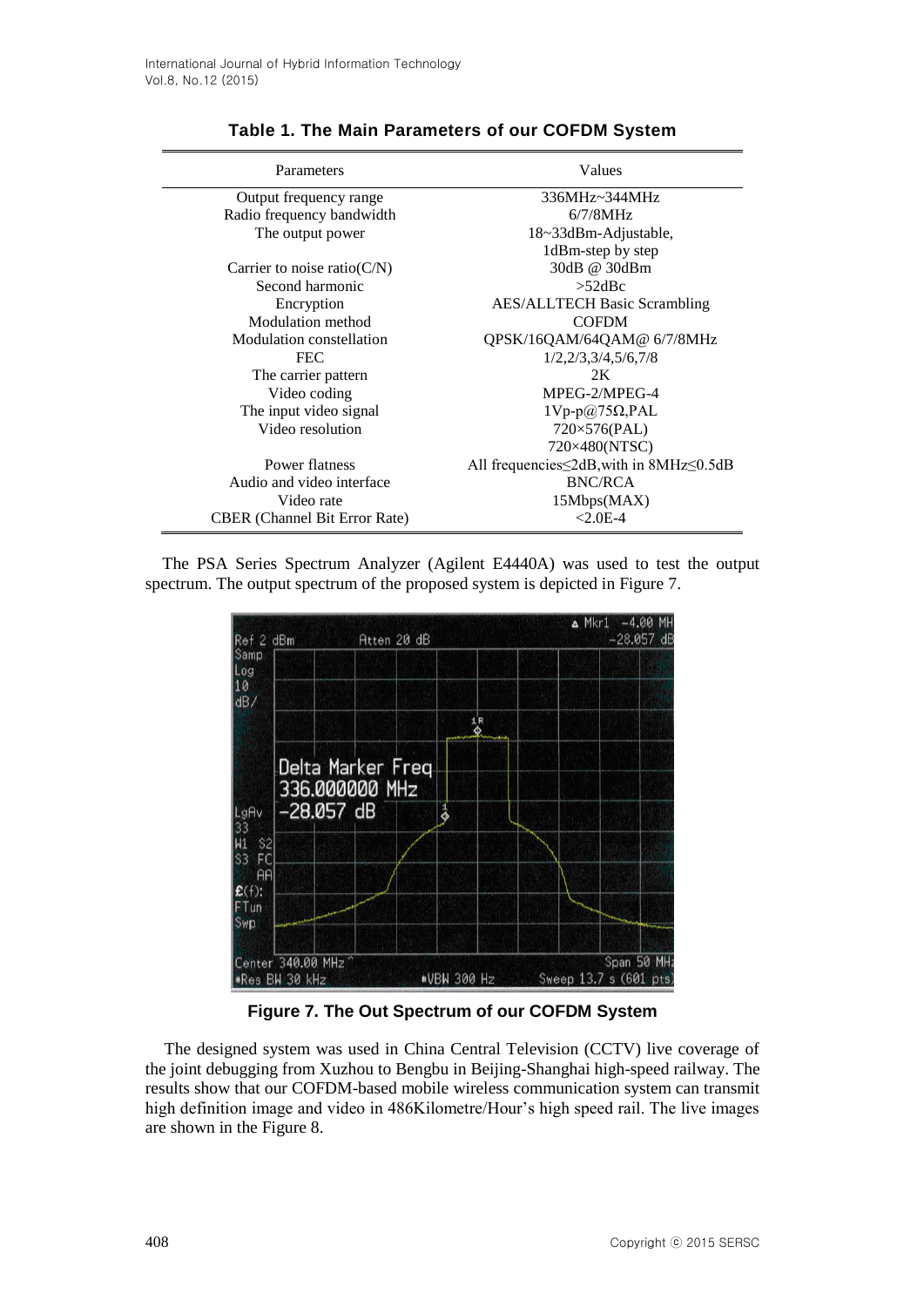



(a) Outside of Railway Carriage (b) Inside of Railway Carriage

**Figure 8. The Live Images**

# **5. Conclusions**

We have described an LDPC-coded OFDM system, and a good RC LDPC code structure has been presented to provide a series of RC LDPC codes for a wide range of supporting rates.The wireless mobile digital multimedia broadcasting system which has the advantages such as it can realize the stable transmission of video with the high probabilities in the out-of-sight and blocked environments of city, mountain and building, it is suitable for high-speed transmission, high bandwidth, high code stream, high-quality audio and video. The test experiment was made in television live transmitting to validate the designed system. The results show that our COFDM-based mobile wireless communication system can transmit high definition image and video when it being equipped for 486Kilometre/Hour's high speed rail, The Channel Bit Error Rate <2.0E-4 and Carrier to noise ratio( $C/N$ ) > 30dB when the output power at 30dBm.

# **Acknowledgment**

This work was supported in part by the Grants from the Research Award Fund for Outstanding Middle-aged and Young Scientists of Shandong Province (Grant No. BS2013DX016), The Scholarship of Shandong Provincial Education Association for International Exchanges, National Natural Science Foundation of China (Grant No. 61471224), The science and technology project of Huangdao district (Grant No. 2014-1-27) and Scientific Research Foundation for the Introduction of Talents of SDUST (Grant No. 2013RCJJ040).

# **References**

- [1] R. Prasad, "OFDM for Wireless Communications Systems", Artech House Publishers, Boston, **(2004)**.
- [2] Z. Wang and G. B. Giannakis, "Wireless Multicarrier Communications", IEEE Signal Processing Magazine, vol. 17, no. 3, **(2000)**, pp. 29-48.
- [3] S. B. Weinstein and P. M. Ebert, "Data Transmission by Frequency Division Multiplexing Using the Discrete Fourier Transform", IEEE Trans. Communications, vol. 19, no. 5, **(1971)**, pp. 628–634.
- [4] B. Hirosaki, "An Orthogonally Multiplexed QAM System Using the Discrete Fourier Transform," IEEE Trans. Communications, vol. 29, no. 7, **(1981)**, pp. 982–989.
- [5] L. T. Berger, A. Schwager, P. Pagani and D. Schneider, "Mimo Power Line Communications: Narrow and Broadband Standards, Emc, And Advanced Processing", CRC Press, Boca Raton, **(2014)**.
- [6] D. Roque and C. Siclet, "Performances of Weighted Cyclic Prefix OFDM with Low-Complexity Equalization", IEEE Communications Letters, vol. 17, no. 3, **(2013)**, pp. 439–442.
- [7] W. Y. Zou and Y. Wu, "COFDM: an overview", IEEE Transactions on Broadcasting, vol. 41, no. l, **(1995)**, pp. 1–8.
- [8] A. Agarwal and S. K. Patra, "Performance Analysis of OFDM Based DAB Systems Using Concatenated Coding Technique", Advanced Materials Research, vol. 403-408, **(2011)**, pp. 105-113.